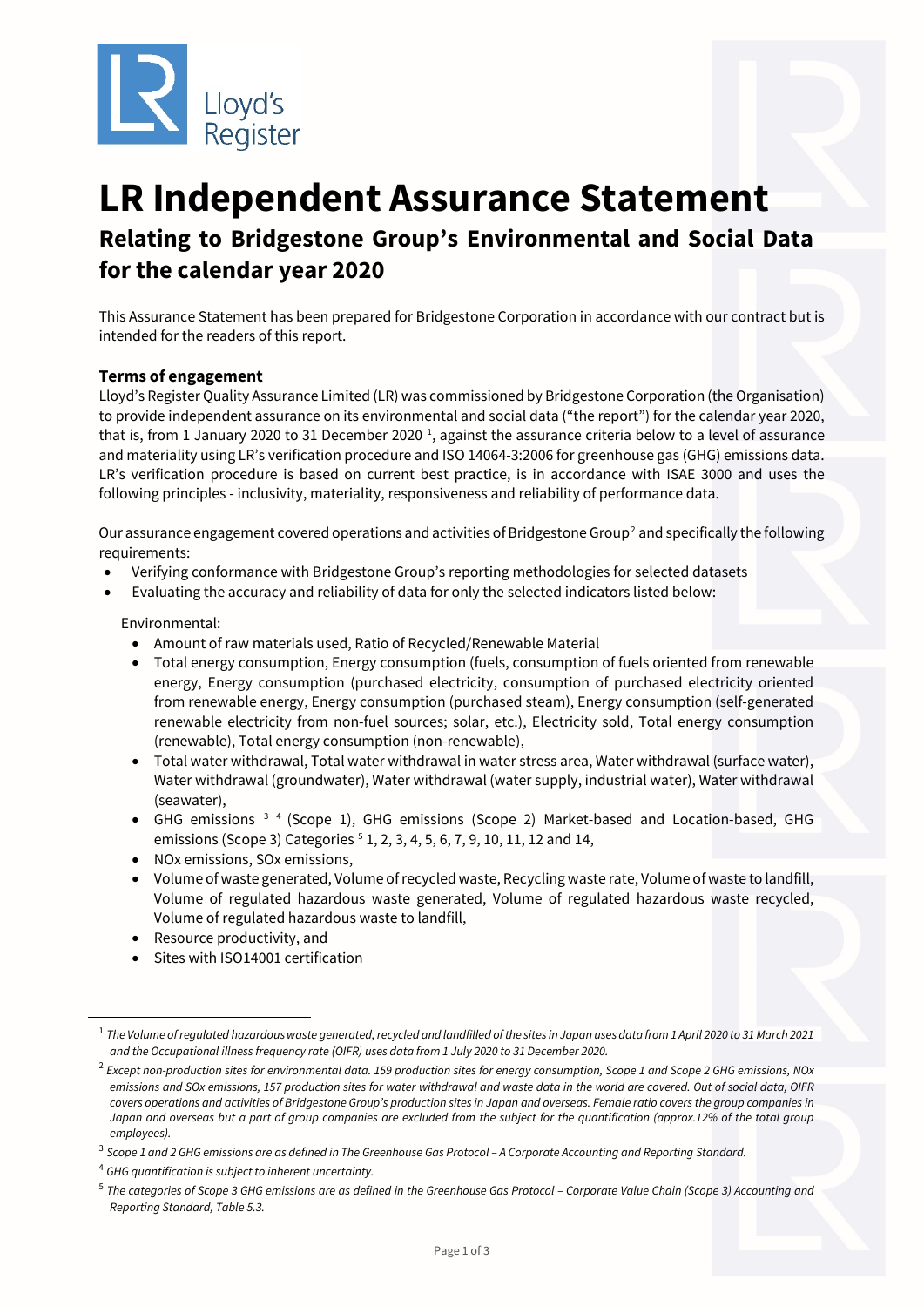

Social:

- Lost-time injuries frequency rate of employees, Lost-time injuries frequency rate of the contractors, and, Occupational illness frequency rate (OIFR), and
- Female ratio

Our assurance engagement excluded the other data and information of the Organisation's suppliers, contractors and any third-parties mentioned in the report.

LR's responsibility is only to the Organisation. LR disclaims any liability or responsibility to others as explained in the end footnote. The Organisation's responsibility is for collecting, aggregating, analysing and presenting all the data and information within the report and for maintaining effective internal controls over the systems from which the report is derived. Ultimately, the report has been approved by, and remains the responsibility of the Organisation.

#### **LR's Opinion**

Based on LR's approach nothing has come to our attention that would cause us to believe that the Organisation has not, in all material respects:

• Met the requirements above

• Disclosed accurate and reliable performance data and information as no errors or omissions were detected The opinion expressed is formed on the basis of a limited level of assurance and at the materiality of the professional judgement of the verifier.

**Note:** The extent of evidence-gathering for a limited assurance engagement is less than for a reasonable assurance engagement. Limited assurance engagements focus on aggregated data rather than physically checking source data at sites. Consequently, the level of assurance obtained in a limited assurance engagement is substantially lower than the assurance that would have been obtained had a reasonable assurance engagement been performed.

#### **LR's approach**

LR's assurance engagements are carried out in accordance with our verification procedure. The following tasks though were undertaken as part of the evidence gathering process for this assurance engagement:

- Auditing the Organisation's data management systems to confirm that there were no significant errors, omissions or mis-statements in the report. We did this by reviewing the effectiveness of data handling procedures, instructions and systems, including those for internal verification. We also spoke with those key people responsible for compiling the data and drafting the report.
- Visiting Wuxi Plant, China to sample source data for selected datasets to confirm its accuracy and reliability.
- Conducting remote verification to Kitakyushu Plant, Japan and Bridgestone Group's carbon black factory in Thailand via Microsoft Teams for the similar purposes as above, in consideration of preventing from expansion of new coronavirus infection (COVID-19).
- Conducting review of the following datasets through the verification processes:
	- Environmental: Reclaimed products rate, Energy consumption outside of the organisation, Energy intensity (energy consumption per unit of sales), Reduction volume of energy consumption,  $CO<sub>2</sub>$ emissions per unit in lifecycle stages, and  $CO<sub>2</sub>$  emission reduction rate per unit in the operations and products' after-use (compared with 2005)
	- Social: Number of fatalities of employees, and, Number of fatalities of the contractors

#### **LR's recommendations**

The Organisation should continue to implement efforts to share in-depth understating among the group staff and continually improve through implementing the procedures of collection and internal checks of data including the added items and the updated information.

#### **LR's standards, competence and independence**

LR implements and maintains a comprehensive management system that meets accreditation requirements for ISO 14065 Greenhouse gases – Requirements for greenhouse gas validation and verification bodies for use in accreditation or other forms of recognition and ISO/IEC 17021 Conformity assessment – Requirements for bodies providing audit and certification of management systems that are at least as demanding as the requirements of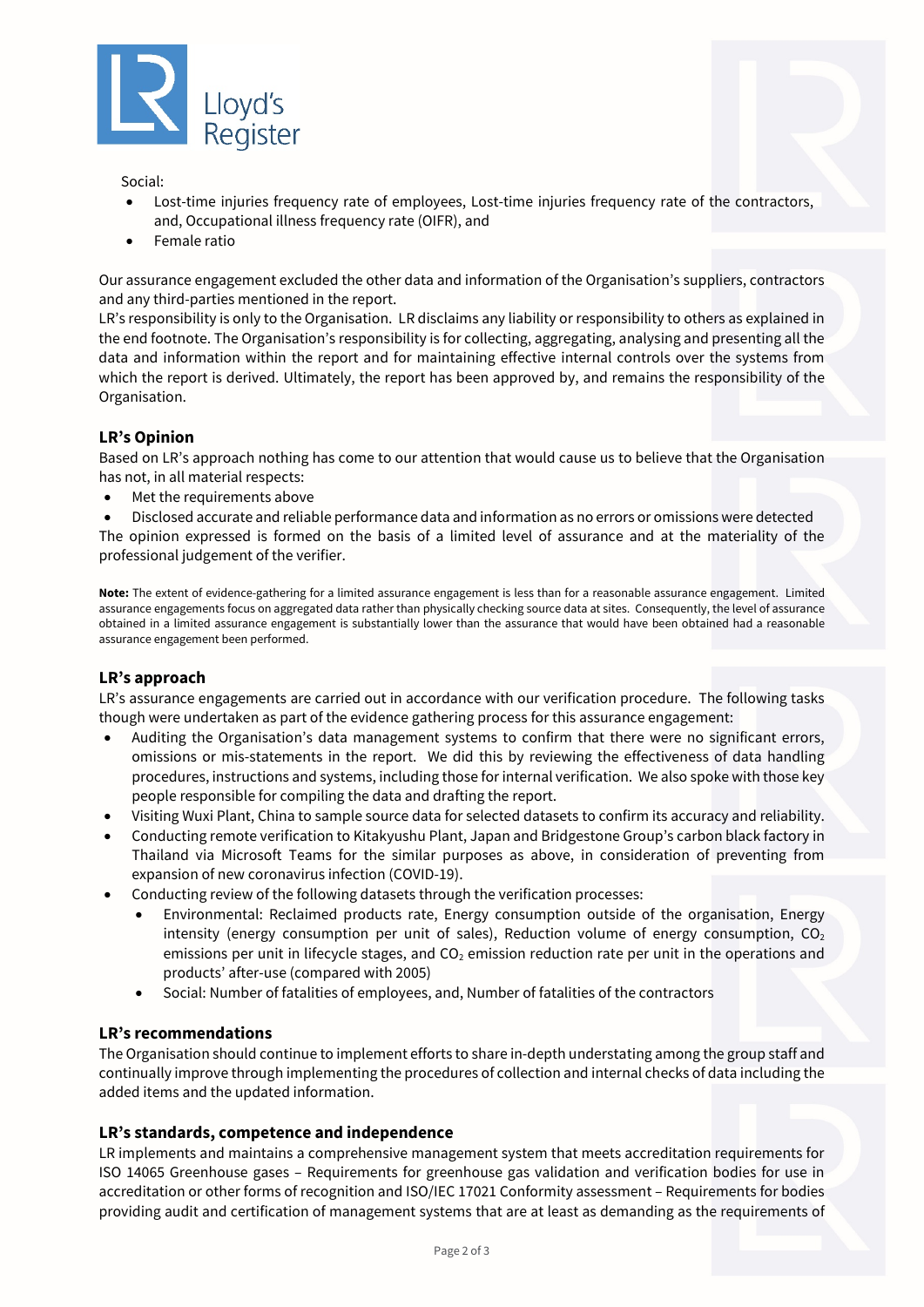

the International Standard on Quality Control and comply with the Code of Ethics for Professional Accountants issued by the International Ethics Standards Board for Accountants.

LR ensures the selection of appropriately qualified individuals based on their qualifications, training and experience. The outcome of all verification and certification assessments is then internally reviewed by senior management to ensure that the approach applied is rigorous and transparent.

The verification is the only work undertaken by LR for the Organisation and as such does not compromise our independence or impartiality.

Signed Dated: 21 May 2021

Michiaki Chiba LR Lead Verifier On behalf of Lloyd's Register Quality Assurance Limited Queen's Tower A, 10th Floor, 2-3-1 Minatomirai, Nishi-ku Yokohama 220-6010, Japan

#### LR reference: YKA00000672\_3a

Lloyd's Register Group Limited, its affiliates and subsidiaries, including Lloyd's Register Quality Assurance Limited (LRQA), and their respective officers, employees or agents are, individually and collectively, referred to in this clause as 'Lloyd's Register'. Lloyd's Register assumes no responsibility and shall not be liable to any person for any loss, damage or expense caused by reliance on the information or advice in this document or howsoever provided, unless that person has signed a contract with the relevant Lloyd's Register entity for the provision of this information or advice and in that case any responsibility or liability is exclusively on the terms and conditions set out in that contract. The English version of this Assurance Statement is the only valid version. Lloyd's Register Group Limited assumes no responsibility for versions translated into other languages.

This Assurance Statement is only valid when published with the Report to which it refers. It may only be reproduced in its entirety.

<span id="page-2-0"></span>Copyright © Lloyd's Register Quality Assurance Limited, 2021. A member of the Lloyd's Register Group.



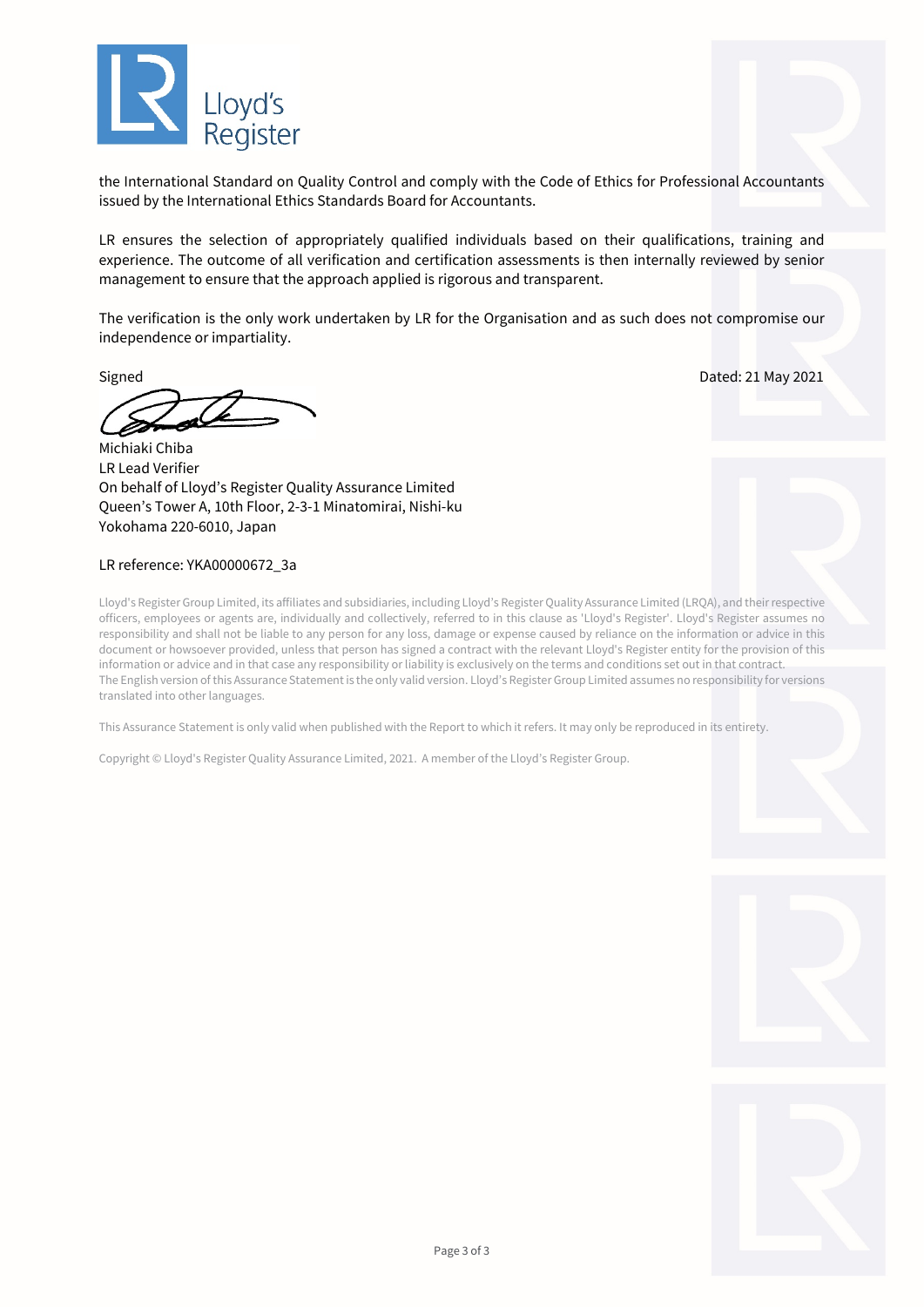

# **Assurance Statement related to GHG Emissions Inventory 2020 Prepared for Bridgestone Corporation**

# **Terms of Engagement**

This Assurance Statement has been prepared for Bridgestone Corporation*.*

Lloyd's Register Quality Assurance Limited (LR) was commissioned by Bridgestone Corporation (the Organisation) to assure its Greenhouse Gas (GHG) Emissions Inventory for the calendar year 2020, that is from 1 January 2020 to 31 December 2020 (hereafter referred to as "the Report").

The Report relates to direct GHG emissions (Scope 11), energy indirect GHG emissions (Scope  $2<sup>1</sup>$ ) and other indirect GHG emissions (Scope  $3<sup>2</sup>$ ). The Report covers Bridgestone Group's 159 production sites in the world for GHG emissions Scope 1 and Scope 2.

The Organisation's GHG Emissions Inventory excludes GHG emissions from operations and activities of Bridgestone Group's non-production sites, emissions of GHGs other than CO2, CH4, N2O from use of energy, GHG emissions from mobile sources used outside of the production sites. Categories 10 and 11 of Scope 3 GHG emissions are calculated for tires of passenger cars, trucks and buses as the main products only. These GHG emissions excluded from the calculation are relatively small to the total GHG emissions of the Organisation.

### **Management Responsibility**

The Organisation's management was responsible for preparing the Report and for maintaining effective internal controls over the data and information disclosed. LR's responsibility was to carry out an assurance engagement on the Report in accordance with our contract with the Organisation.

Ultimately, the Report has been approved by, and remains the responsibility of the Organisation.

#### **LR's Approach**

Our verification has been conducted in accordance with ISO 14064-3:2006, 'Specification with guidance for validation and verification of greenhouse gas assertions' to provide limited assurance that GHG emissions data as presented in the Report have been prepared in conformance with the Organisation's in-house procedures.

To form our conclusions the assurance engagement was undertaken as a sampling exercise and covered the following activities:

- conducted site tour of Wuxi Plant in China and reviewed processes related to the control of GHG emissions data and records;
- conducted remote site tour and review of Kitakyushu Plant in Japan and Bridgestone Group's carbon black factory in Thailand via Microsoft Teams for the similar purposes as above, in consideration of preventing from expansion of the new coronavirus infection (COVID-19);

<sup>1</sup> Scope 1 and 2 GHG emissions are as defined in The Greenhouse Gas Protocol – A Corporate Accounting and Reporting Standard.

 $2$  The categories of Scope 3 emissions are as defined in the Greenhouse Gas Protocol – Corporate Value Chain (Scope 3) Accounting and Reporting Standard, Table 5.3.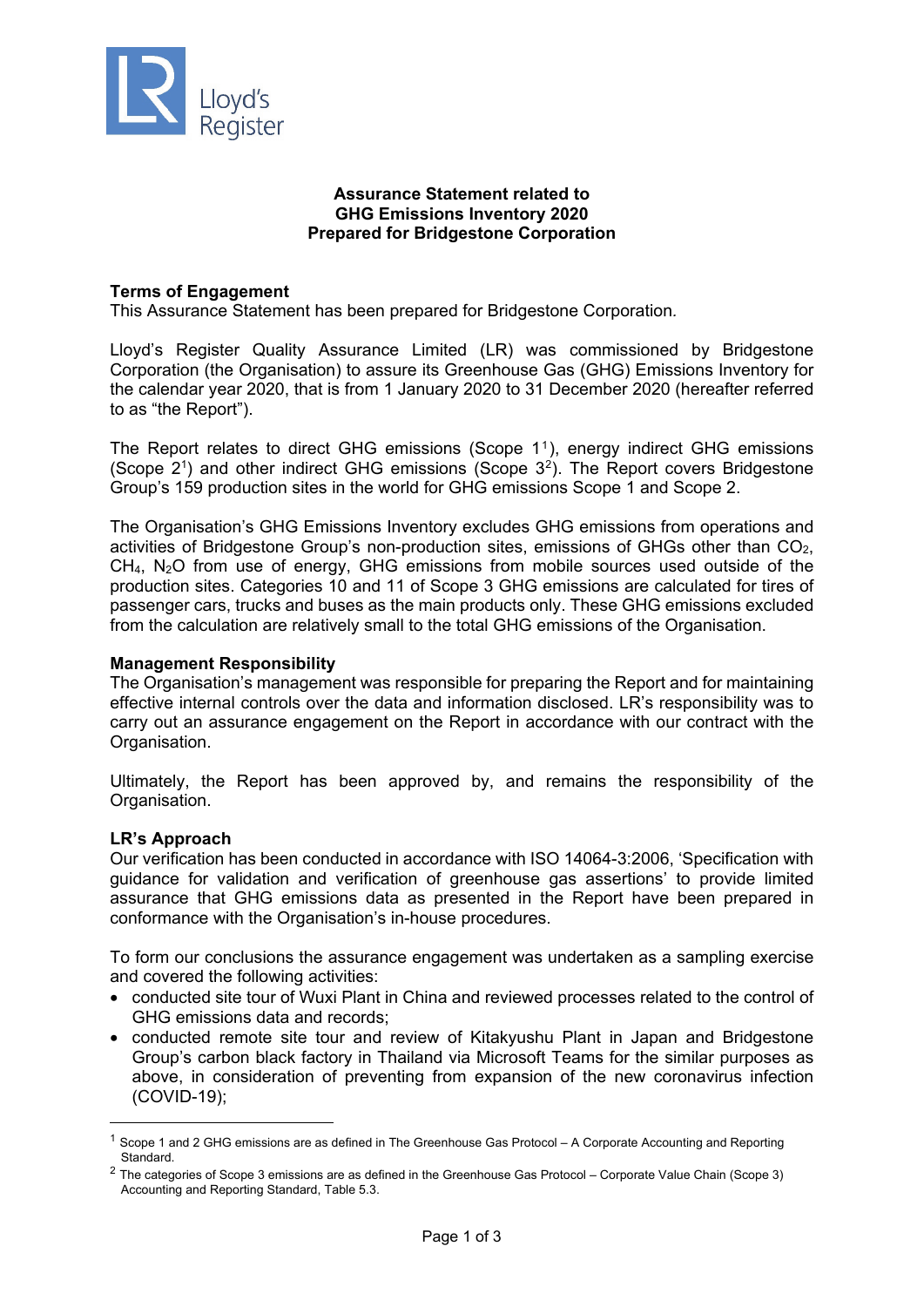

- reviewed the management system documents for GHG emissions data, information and records, covering all the processes up to the preparation of the GHG Inventory at the head office in Tokyo;
- interviewed relevant staff of the Organisation responsible for managing GHG emissions data and records;
- assessed effectiveness of implementation of the GHG management system and the internal data verification; and
- verified historical GHG emissions data and records at an aggregated level for the calendar year 2020.

# **Level of Assurance & Materiality**

The opinion expressed in this Assurance Statement has been formed based on a limited level of assurance and at a materiality of the professional judgment of the Verifier.

# **LR's Opinion**

Based on LR's approach nothing has come to our attention that would cause us to believe that the total direct GHG emissions and energy indirect GHG emissions and other indirect GHG emissions disclosed in the Report as summarized in Table 1 below are not materially correct and that the Report has not been prepared in conformance with the Organisation's in-house procedures.

# **LR's Recommendations**

The Organisation should periodically review the emission sources of each site, the calculation methods and factors used for calculation of GHG emissions.

Dated: 21 May 2021

Michiaki Chiba LR Lead Verifier On behalf of Lloyd's Register Quality Assurance Limited Queen's Tower A, 10<sup>th</sup> Floor, 2-3-1 Minatomirai, Nishi-ku, Yokohama 220-6010, Japan LR reference number: YKA00000672\_3a